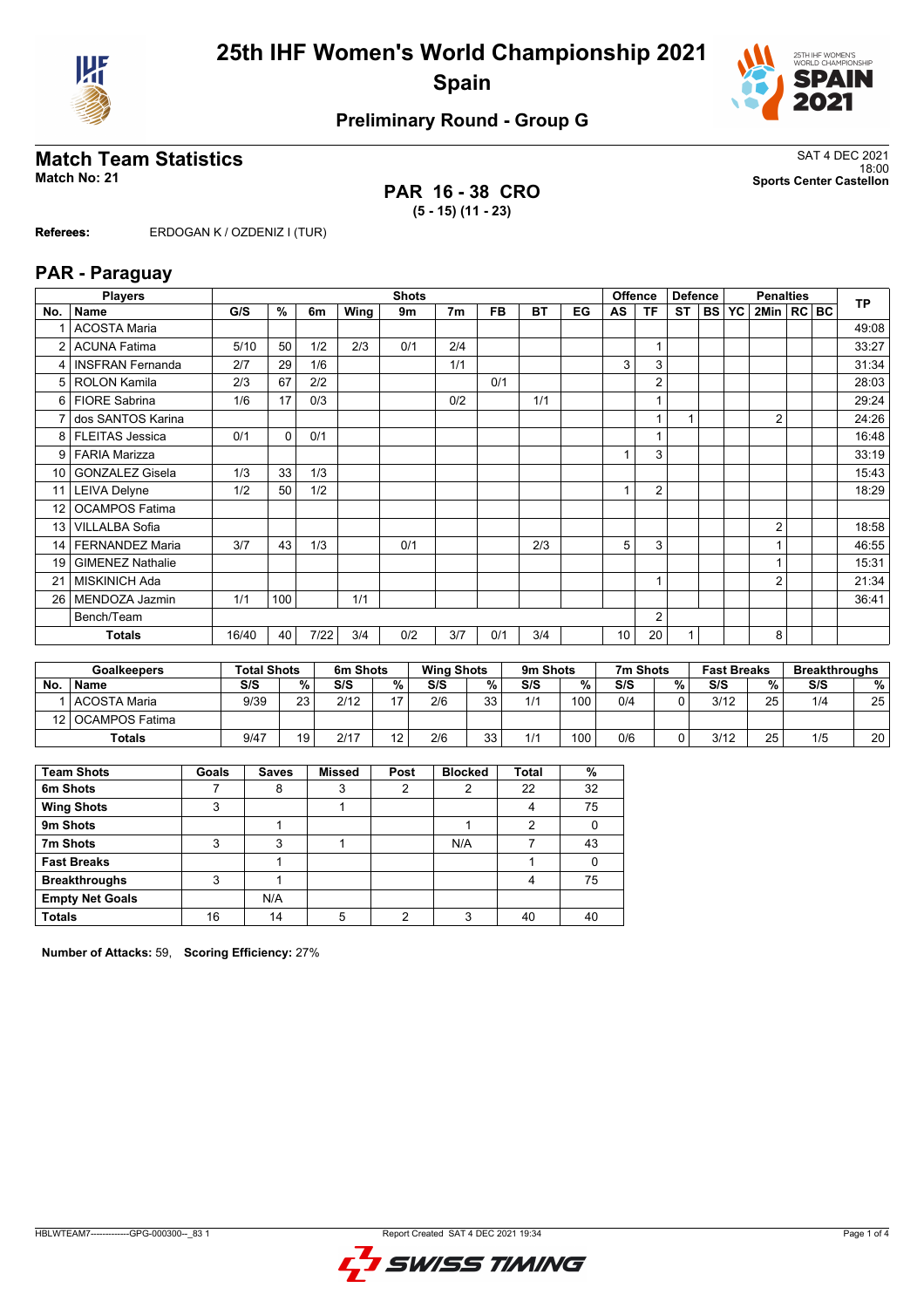

## **25th IHF Women's World Championship 2021 Spain**



### **Preliminary Round - Group G**

# **Match Team Statistics** SAT 4 DEC 2021

18:00 **Match No: 21 Sports Center Castellon PAR 16 - 38 CRO (5 - 15) (11 - 23)**

**Referees:** ERDOGAN K / OZDENIZ I (TUR)

#### **PAR - Paraguay**

|                                               |                 |                                   | <b>Shots Distribution</b> |                    |                                          |              |
|-----------------------------------------------|-----------------|-----------------------------------|---------------------------|--------------------|------------------------------------------|--------------|
| <b>Players</b><br>Goals / Shots<br>1 ACOSTA M | 2 ACUNA F       | 4 INSFRAN F                       | 5 ROLON K                 | 6 FIORE S          | 7 dos SANTOS K                           | 8 FLEITAS J  |
|                                               | $2\overline{2}$ | 1/1                               |                           | 1/1<br>0/1         |                                          |              |
|                                               | 0/2             | 0/1<br>a ka                       |                           | 0/2<br>1/2<br>л. н |                                          |              |
|                                               | 1/1             | $1/1$ $\pm 2/3$                   | $0/1$ u $\blacksquare$    | 1/1<br>×в          | 0/1<br>$\blacksquare$                    |              |
|                                               | 1-Missed        | 1-Blocked 2-Missed 1-Post         |                           | 1-Missed           |                                          | 1-Blocked    |
| 9 FARIA M                                     | 10 GONZALEZ G   | 11 LEIVA D                        | 12 OCAMPOS F              | 13 VILLALBA S      | 14 FERNANDEZ M                           | 19 GIMENEZ N |
|                                               |                 |                                   |                           |                    |                                          |              |
|                                               |                 | 0/1<br>. .                        |                           |                    |                                          | $1/1$ .      |
|                                               | u u<br>1/1      | $\blacksquare$ $\blacksquare$ 0/1 | $1/1$ $\blacksquare$      | u u                | $\blacksquare$ $\blacksquare$ 2/3<br>0/1 |              |
|                                               | 1-Missed        |                                   |                           |                    | 1-Blocked<br>1-Post                      |              |
|                                               |                 |                                   |                           |                    |                                          |              |

| 21 MISKINICH A | 26 MENDOZA J |  |  |  |  |  |
|----------------|--------------|--|--|--|--|--|
|                |              |  |  |  |  |  |
|                |              |  |  |  |  |  |
|                | 1/1          |  |  |  |  |  |

**Team** Goals / Shots





| 3/6  | 1/1 | 1/4  |
|------|-----|------|
| 1/4  | 0/1 | 1/5  |
| 0/12 | 0/3 | 2/11 |

| 1 ACOSTA M |     |                  |
|------------|-----|------------------|
| 3/6        | 1/1 | $\overline{1/3}$ |
| 1/3        | 0/1 | 1/5              |
| 0/10       | 0/2 | 2/8              |

| ו טט וואורוטע |  |
|---------------|--|
|               |  |
|               |  |
|               |  |
|               |  |
|               |  |
|               |  |
|               |  |
|               |  |

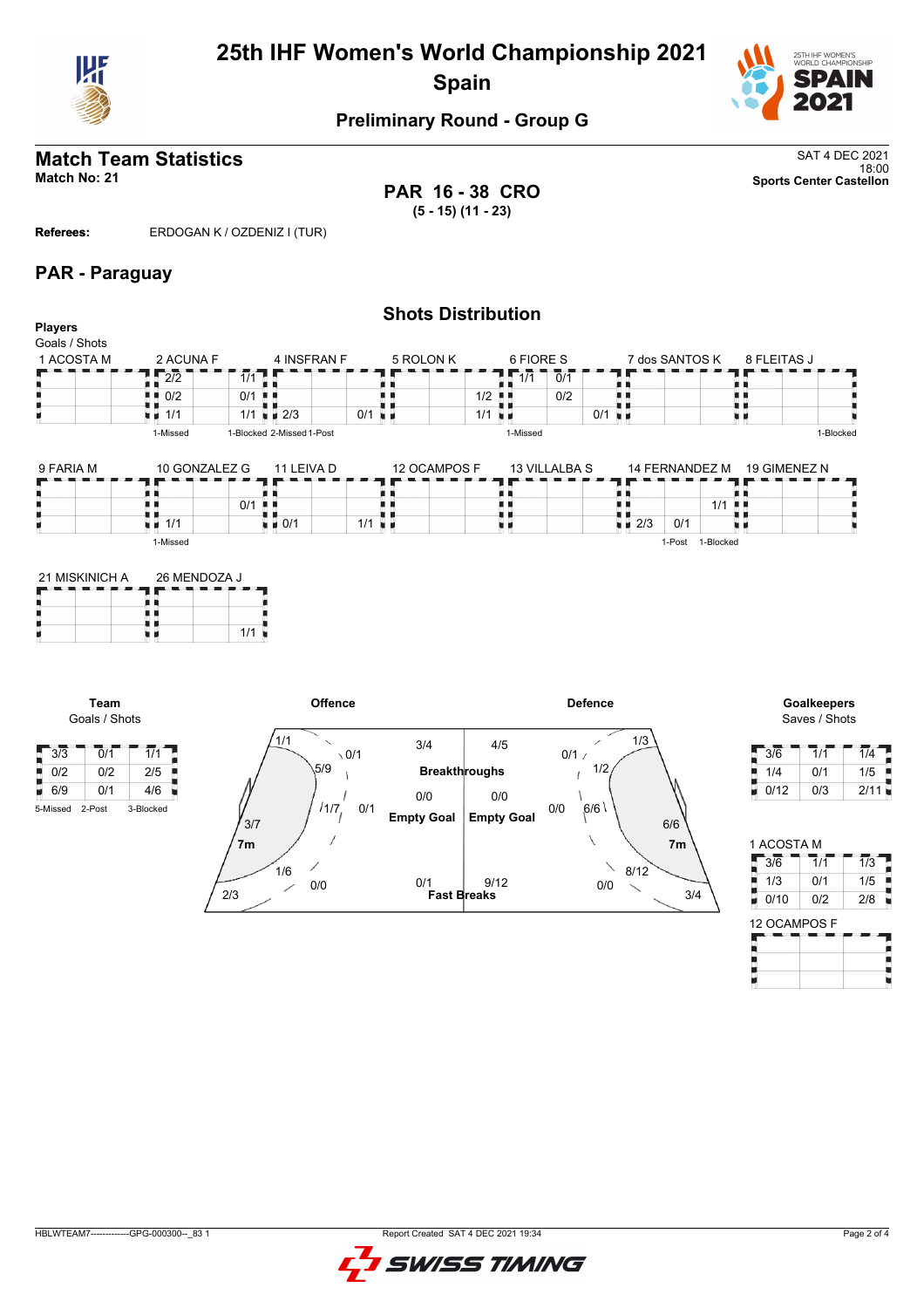



## **Preliminary Round - Group G**

### **Match Team Statistics** SAT 4 DEC 2021

**PAR 16 - 38 CRO (5 - 15) (11 - 23)**

18:00 **Match No: 21 Sports Center Castellon**

**Referees:** ERDOGAN K / OZDENIZ I (TUR)

#### **CRO - Croatia**

|                 | <b>Players</b>            |       |          |       |      | <b>Shots</b> |                |           |           |    |              | <b>Offence</b> | <b>Defence</b> |                |           | <b>Penalties</b> |  | <b>TP</b> |
|-----------------|---------------------------|-------|----------|-------|------|--------------|----------------|-----------|-----------|----|--------------|----------------|----------------|----------------|-----------|------------------|--|-----------|
| No.             | <b>Name</b>               | G/S   | %        | 6m    | Wing | 9m           | 7 <sub>m</sub> | <b>FB</b> | <b>BT</b> | EG | AS           | <b>TF</b>      | <b>ST</b>      | <b>BS</b>      | <b>YC</b> | 2Min   RC BC     |  |           |
|                 | <b>BESEN Lucija</b>       |       |          |       |      |              |                |           |           |    |              |                |                |                |           |                  |  | 14:09     |
| 3               | POSAVEC Paula             | 2/3   | 67       | 1/1   |      |              |                | 1/2       |           |    |              |                |                |                |           |                  |  | 28:29     |
| $\overline{7}$  | <b>KRSNIK Dora</b>        |       |          |       |      |              |                |           |           |    |              | $\overline{2}$ |                |                |           |                  |  | 22:10     |
| 8               | POSAVEC Stela             | 4/6   | 67       | 2/3   |      |              |                |           | 2/3       |    | 7            |                | $\overline{2}$ |                |           |                  |  | 36:07     |
| 9               | MICIJEVIC Camila          | 0/1   | 0        |       |      | 0/1          |                |           |           |    | 4            | 3              |                |                |           |                  |  | 37:25     |
| 12 <sup>°</sup> | <b>KAPITANOVIC Ivana</b>  |       |          |       |      |              |                |           |           |    |              |                |                |                |           |                  |  |           |
| 14              | <b>KALAUS Larissa</b>     | 0/1   | $\Omega$ |       | 0/1  |              |                |           |           |    | 6            |                |                |                |           |                  |  | 23:06     |
| 17              | <b>JEZIC Katarina</b>     | 4/4   | 100      | 3/3   |      |              |                |           | 1/1       |    | 3            |                |                |                |           |                  |  | 43:19     |
| 25              | <b>BURIC Lara</b>         |       |          |       |      |              |                |           |           |    |              |                |                |                |           |                  |  |           |
| 28              | SIMARA Andrea             | 2/4   | 50       |       | 1/2  |              |                | 1/2       |           |    | 1            | $\overline{ }$ |                |                |           |                  |  | 30:00     |
| 30              | <b>DEZIC</b> Ivana        | 5/6   | 83       | 1/2   | 1/1  |              | 3/3            |           |           |    |              |                |                |                |           |                  |  | 14:44     |
| 31              | <b>DEBELIC Ana</b>        | 5/6   | 83       | 3/3   |      |              |                | 2/3       |           |    | 5            |                | 2              | $\overline{2}$ |           |                  |  | 50:12     |
| 33              | <b>TURK Ana</b>           | 6/8   | 75       | 2/3   | 1/2  |              |                | 3/3       |           |    |              | 1              |                |                |           |                  |  | 38:11     |
| 35              | <b>MAMIC Josipa</b>       | 4/5   | 80       | 2/3   | 1/1  |              |                | 1/1       |           |    | $\mathbf{1}$ |                | 3              |                |           |                  |  | 18:09     |
| 77              | <b>BLAZEVIC Valentina</b> | 6/7   | 86       | 1/2   |      |              | 3/3            | 1/1       | 1/1       |    | $\mathbf{1}$ | 1              |                |                |           |                  |  | 18:14     |
| 91              | PIJEVIC Tea               |       |          |       |      |              |                |           |           |    | $\mathbf{1}$ |                |                |                |           |                  |  | 45:45     |
|                 | Bench/Team                |       |          |       |      |              |                |           |           |    |              |                |                |                |           |                  |  |           |
|                 | <b>Totals</b>             | 38/51 | 75       | 15/20 | 4/7  | 0/1          | 6/6            | 9/12      | 4/5       |    | 29           | 10             | 9              | 3              |           | 5                |  |           |

| <b>Goalkeepers</b> |                        | <b>Total Shots</b> |    | 6m Shots |    | <b>Wing Shots</b> |   | 9 <sub>m</sub> Shots |     | 7m Shots |    | <b>Fast Breaks</b> |     | <b>Breakthroughs</b> |                 |
|--------------------|------------------------|--------------------|----|----------|----|-------------------|---|----------------------|-----|----------|----|--------------------|-----|----------------------|-----------------|
| No.                | <b>Name</b>            | S/S                | %  | S/S      | %  | S/S               | % | S/S                  | %   | S/S      | %  | S/S                | %   | S/S                  | %               |
|                    | BESEN Luciia           | 3/6                | 50 | 2/5      | 40 |                   |   |                      |     |          |    |                    |     | 1/1                  | 100             |
|                    | 12   KAPITANOVIC Ivana |                    |    |          |    |                   |   |                      |     |          |    |                    |     |                      |                 |
|                    | 91   PIJEVIC Tea       | 11/24              | 46 | 6/10     | 60 | 0/3               |   | 1/1                  | 100 | 3/6      | 50 | 1/1                | 100 | 0/3                  |                 |
|                    | <b>Totals</b>          | 14/30              | 47 | 8/15     | 53 | 0/3               |   | 1/1                  | 100 | 3/6      | 50 | 1/1                | 100 | 1/4                  | 25 <sub>1</sub> |

| <b>Team Shots</b>      | Goals          | <b>Saves</b> | <b>Missed</b> | Post | <b>Blocked</b> | <b>Total</b> | %   |
|------------------------|----------------|--------------|---------------|------|----------------|--------------|-----|
| 6m Shots               | 15             |              | 3             |      |                | 20           | 75  |
| <b>Wing Shots</b>      |                | 2            |               |      |                |              | 57  |
| 9m Shots               |                |              |               |      |                |              |     |
| 7m Shots               | 6              |              |               |      | N/A            | 6            | 100 |
| <b>Fast Breaks</b>     | 9              | 3            |               |      |                | 12           | 75  |
| <b>Breakthroughs</b>   | $\overline{4}$ |              |               |      |                | 5            | 80  |
| <b>Empty Net Goals</b> |                | N/A          |               |      |                |              |     |
| <b>Totals</b>          | 38             | 9            | 3             |      |                | 51           | 75  |

**Number of Attacks:** 60, **Scoring Efficiency:** 63%